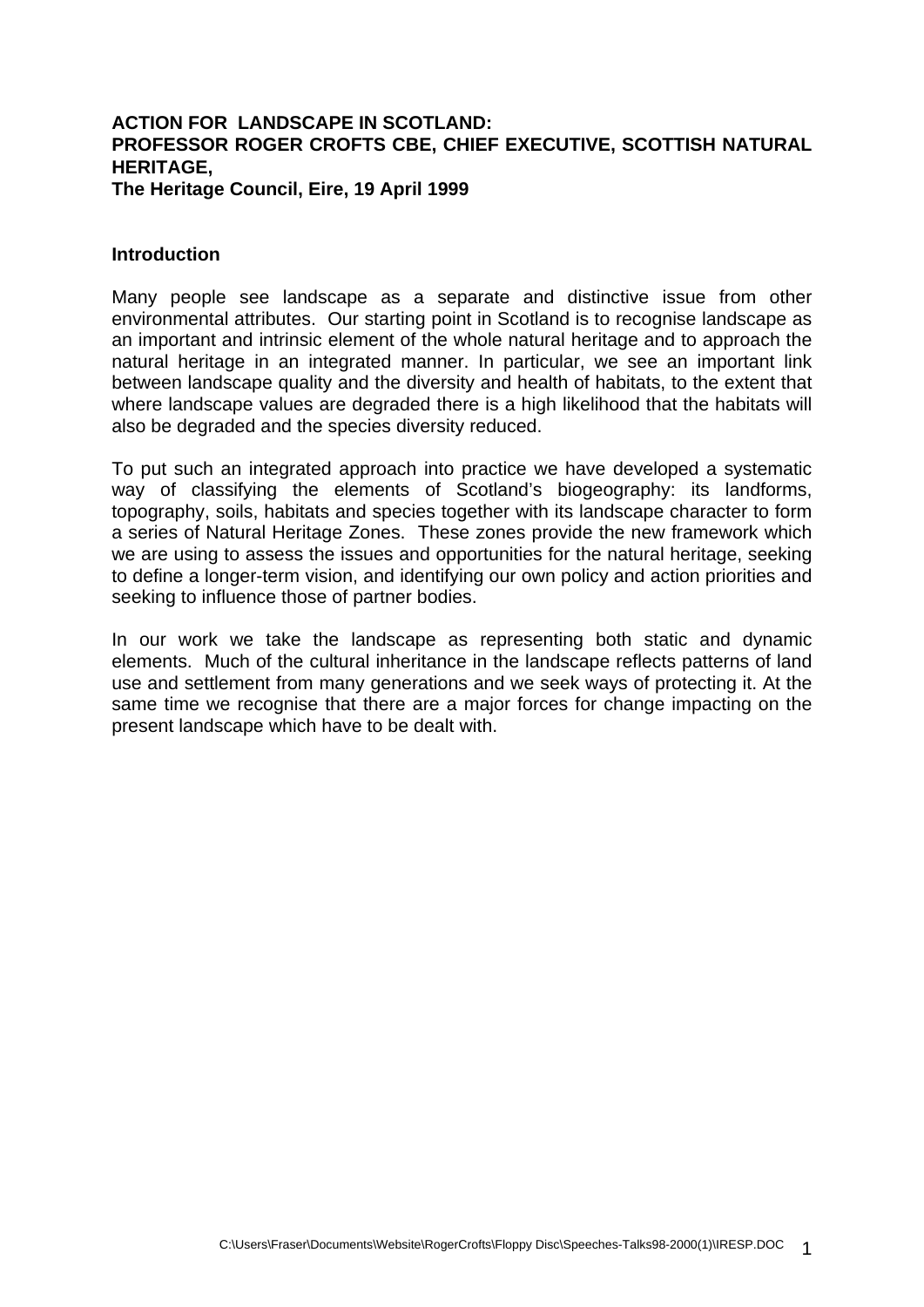# **Defining the diversity of Scotland's landscape**

Given that landscape is an intrinsic component of the natural heritage, we need to find ways of defining it which are as objective as possible, applicable to the diversity of landscape across Scotland, and provide a basis on which judgements can be made about those policies and activities which will impact upon it. Over the last five years we have developed a system of Landscape Character Assessment. This enables a more objective definition of areas of distinctive landscape character which have a different sense of place. We have undertaken the assessment on a regional basis with twenty-nine studies covering the whole of the land area. They have been undertaken with participation of key partners, usually local authorities and local enterprise companies.

The process of assessment which we have used was devised collaboratively by the statutory countryside agencies in England, Scotland and Wales. First, the data on key aspects of landscape character at 50,000 scale is combined. Second, a preliminary selection of "character areas" is made, ie areas with distinctive landscape character and with a "different sense of place". Third, a structured field survey is undertaken by a minimum of two surveyors. Fourth, the "character areas" are refinded in the light of the field areas.

Over 3,900 Character Areas have been identified in Scotland. These have been grouped into over 360 "landscape types". The output of the 29 studies is being published as individual assessments and we are at present preparing a national overview which will be published within a year.

# **Identifying forces for change**

Armed with the Landscape Character Assessments of character areas and landscape types, we are then in a position to analyse and assess the potential changes to the landscape in consultation with expert groups. We identify possible types and scales of landscape change and thereafter produce guidelines to enable maintenance and enhancement of landscape character. Each of the 29 regional studies contains an assessment of the forces for change and provides guidance on whether particular types of changes, for instance, woodland or agriculture or transport infrastructure, can be accommodated within the landscape and if so in what manner to ensure that it does not undermine the quality and value of the character area or landscape type.

We have had a lot of experience of different types of proposals which could have various effects on the landscape in different parts of Scotland. I shall refer briefly to the most obvious examples which we have been dealing with through casework. A demand for wind energy, the siting of aero-generators as a result of the Scottish Renewables Obligation has been substantial, particularly in those exposed parts of the west of the Scottish mainland and islands where windspeeds are above the minimum levels set in the Obligation. Frequently these developments are in areas which have no intrusive infrastructure. We are experiencing demands for substantial numbers either at one site or at a series of sites in relatively close proximity which could create substantive cumulative impacts on the landscape. Proposals for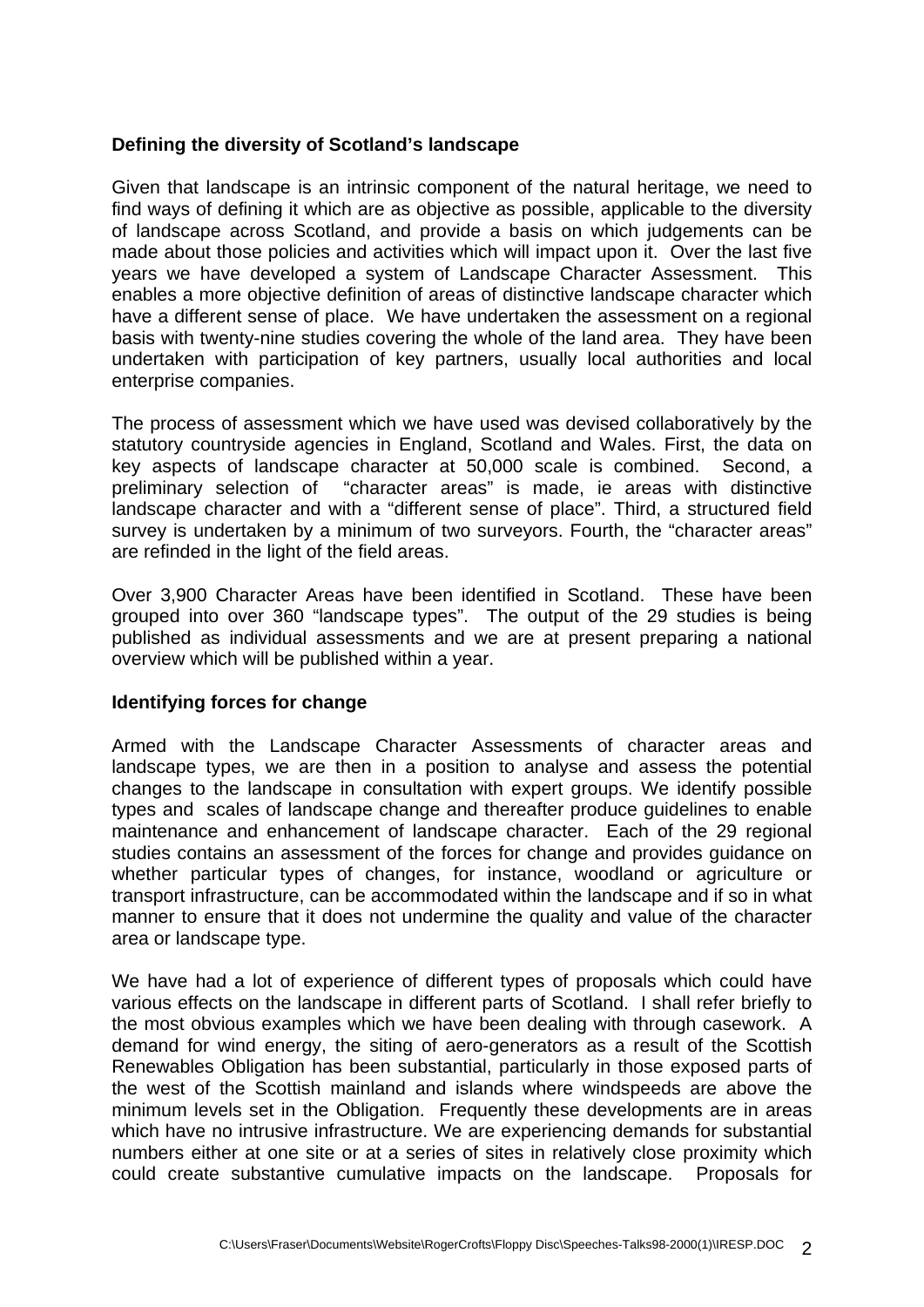extraction of primary materials, particularly rock and minerals, have also arisen especially in areas of highest landscape and scenic quality. Often the scale of the activities proposed is of a different order to anything previously experienced within that landscape. In both the cases of aero-generators and mining proposals we have made objections and Public Enquiries have been held. For all of those for which an outcome has been received the decision by the relevant Minister has been in favour of protecting landscape quality.

Scotland has seen substantial increases in plantation forestry over the post-war period. As a result a great deal of previously open ground has been lost along with substantial areas of significant habitat quality, particularly heather moorland. In some parts of the country, the extent of afforestation has led to debates about whether there is now an unreasonable balance between forestry and other land cover types from a landscape perspective. Changes in agricultural land use have also had a substantial impact upon the landscape. Most significant, although it is less noticeable because it has occurred over a long period of time, is the loss of hedgerows and trees as a result of field boundary removal and field extension. Also crop patterns, particularly the highly subsidised oil seed rape, have transformed the character of the landscape for considerable periods of the year.

Just as significant in the wilder and more remote parts of the Scottish uplands has been the development of improving tracks usually for sport shooting purposes and the placement of masts for transmission to mobile phones. These create an intrusive element which has both a physical repercussion and induces a predominantly negative emotional reaction in visitors there.

# **Defining policies to safeguard landscape quality and character**

Many of the forces for change which I have identified will be recognisable in Ireland. Most of the effort in Scottish Natural Heritage has been in dealing with casework seeking, as a minimum, to moderate the intrusive effects of these changes on the character of the landscape, and where they are likely to have a significant detrimental impact to seek to argue against their implementation. In the round, the forces for change identified create a variety of impacts: a single artefact in an otherwise apparently undisturbed landscape, significant intrusions in wild and remote country, irretrievable impacts on the character of the landscape and quality of people's experience of it, and the cumulative impact of change over a period of time.

Taking together the different forces for change, and their varied impact on the landscape, points out the need for more strategic approaches to protecting landscape character and quality rather than relying on responses to casework. This is where the national and regional and landscape character assessments are beginning to prove of value. We are now able to identify the degree of sensitivity to change of different character areas and landscape types so that we can play a more proactive role in advising other decision- making bodies, particularly local authorities with respect to their town and country planning functions. However, the most significant issue is that many new activities could not have been predicted and therefore developing strategies and contingency plans to deal with them has not always proved possible.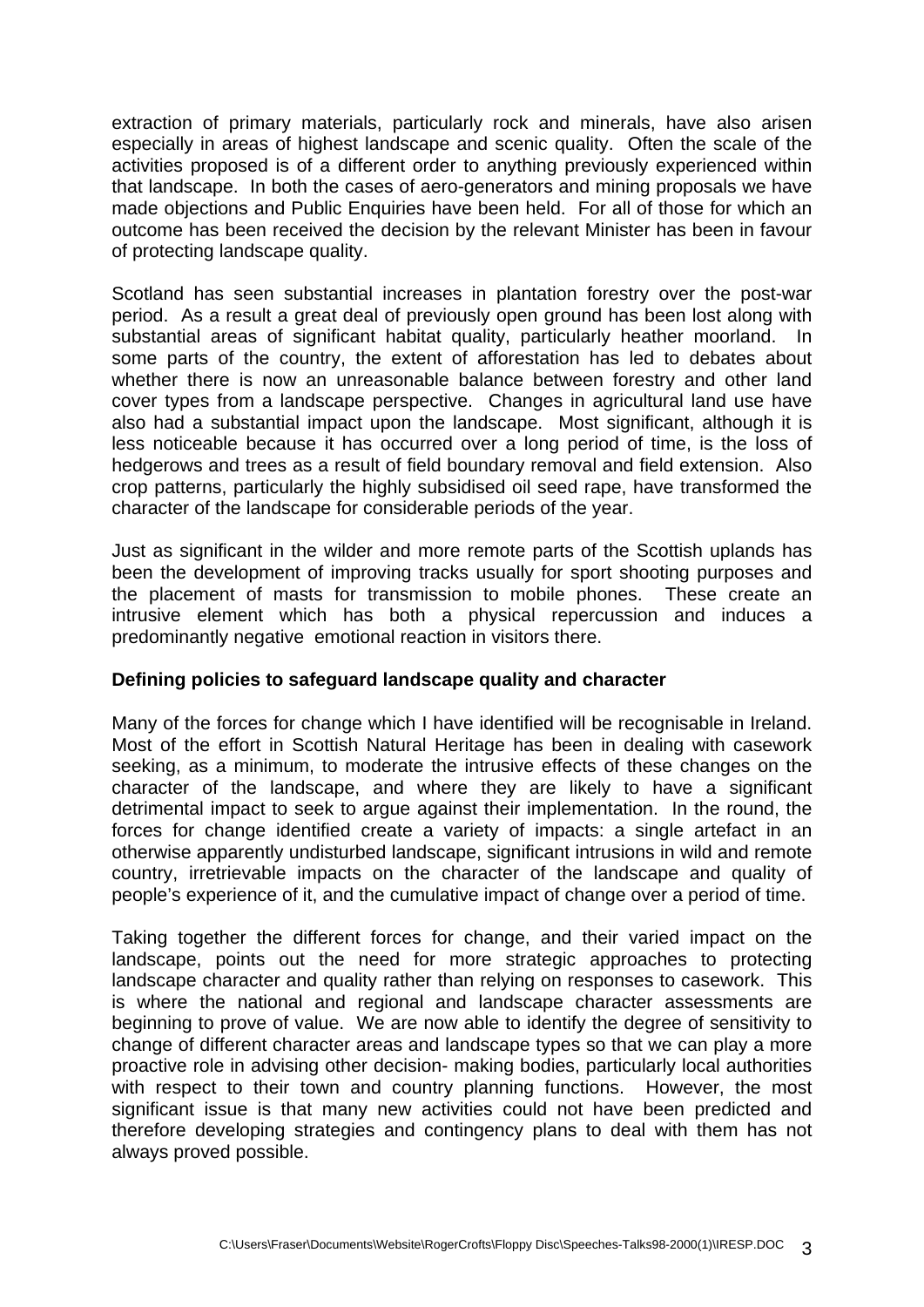Analysis of the driving forces for the types of changes which are occurring points up a much more complex situation and one in which statutory natural heritage agencies have difficulty in influencing. A series of driving forces can be identified. Market demand for non-renewable and renewable products, for example, remains extremely high: aggregates and timber respectively being classic examples. Decisions taken about the lack of suitability for these activities in other parts of the United Kingdom and indeed other parts of Europe results in greater pressures elsewhere. This is certainly the case in Scotland with respect to demands for coastal superquarries and for extensive plantations of soft wood timber. A more strategic approach is required and is now becoming accepted as the right approach. A forestry strategy for Scotland, alongside similar strategies for England and Wales, is now being prepared and will provide opportunities for determining the nature and scale of future forestry development. Likewise, a more strategic international approach to aggregates supply and demand, as put forward by the IUCN UK Committee through its investigation into aggregates markets, will hopefully begin to have an effect throughout Europe.

More locally, financial pressures on those who own land, with consequential reduction in manning levels, means that maintenance of appropriate grazing regimes has not been successful despite the very considerable input of financial resources under the Commons Agriculture Policy livestock regime. Similarly, the need for a single hand to control large areas of ground has resulted in demands for more tracks and the use of vehicles rather than foot. Our view is that fundamental changes are required to the Common Agricultural Policy to ensure that environmental stewardship is a core activity alongside food production and maintenance of the social fabric of the rural communities. In this way, the environment would become a core element of the CAP rather than a bolt-on extra at the margin as it is as the moment through agri-environmental schemes. There are some opportunities under the Agenda 2000 proposals for moving forward but we consider that these are far from adequate and we seek a more fundamental reform.

In a similar vein, financial support regimes generally, but most particularly those for forestry, agriculture and industrial development, rarely take adequate account of the environmental carrying capacity of an area. From a landscape perspective, the extent to which particular areas can absorb changes in land use and absorb built structures is highly variable. While there has been welcome improvement in Central Government guidance in Scotland on these issues, until we have fully integrated and multi-objective financial assistance schemes which take landscape and other environmental factors fully into account, little progress can be made.

Perhaps the most fundamental of all of the driving forces is the policies which determine the nature, scale and location of activity. Despite pleas over a long period of time for a more integrated approach to the way we deliver a public policy with respect to the land and therefore the landscape, progress is still painfully slow. Approaches like Scottish Natural Heritage's Natural Heritage Zones, the Countryside Commission's Character Zones and English Nature's Natural Areas, are the mechanism which statutory use to argue from a practical perspective how more integrated approaches to wildlife and landscape safeguarding can be achieved in practice.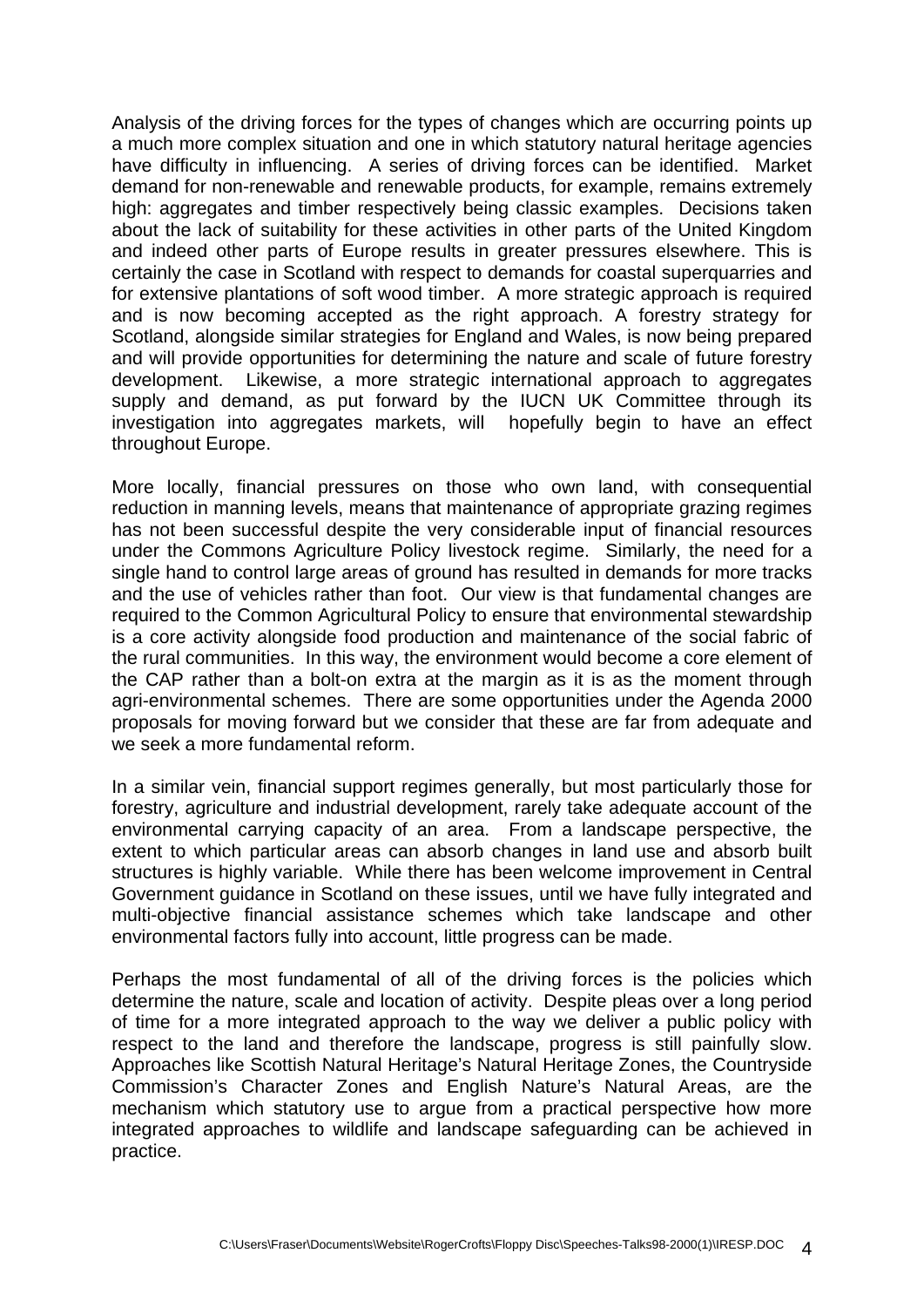### **Defining areas for special protection**

I am sure that most would agree that all of the landscape is important. Nevertheless, I am sure that most would also recognise that there are areas of special natural beauty and amenity, both for the general public and for the expert. The are many national systems for protecting landscapes but most have a common theme of seeking to influence and moderate change so that it will have a minimum impact on the quality and value of landscapes which are regarded as part of a nation's assets.

In Scotland we have a series of forty National Scenic Areas covering some 13% of the land area and do embrace, albeit without statutory force, adjacent sea areas. These Areas are selected in order to "...... identify scenery which best combines those features which are frequently regarded as beautiful. On the whole, this means that richly diverse landscapes which combine prominent landforms, coastline, seaand fresh-water lochs, rivers, woodlands and moorlands, with some add mixture of cultivated land, are generally the most prized." Inevitably, given these selection criteria, the majority of areas designated are in the more rugged and more mountainous parts of the country with very little representation in the lowlands or the coast of eastern Scotland.

The Government has asked Scottish Natural Heritage to review the position and, in particular to advise on a new statutory basis for national landscape protection, to redefine the purposes for such protection and to identify how a more representative selection of the nation's landscape resource can be protected. We are about to publish a consultation paper and by the time the conference occurs we should be at an advanced stage in preparing our advice to Government.

A number of fundamental issues arise as part of our review. First, is the question of how one defines landscape. Do we take a traditional view and rely on popular perceptions of scenery or do we seek a more objective approach. The advent of Landscape Character Assessment would allow us to take a more objective approach but, nevertheless, we are persuaded that to ensure that there is wide appreciation and ownership of what is nationally important landscape, then we should take as our main criteria a popular definition of scenic beauty. Second, we need to decide whether we accept the more traditional "accolade" approach to identifying those areas of national scenic importance or do we seek a more objective and representative approach. If we take the latter then, given Scotland's scenic diversity, we will inevitably end up with landscapes of variable quality, some of unsurpassed beauty which are clearly of national, if not international, significance and others which are unlikely to achieve that level of significance. However, taking an accolade approach, as in the past, has resorted in a skewed distribution of the prime national landscape areas. Our resolution so far, therefore, is a half-way house in which we propose to identify the main representative landscapes of Scotland, relying upon the classification nationally arising from the Landscape Character Assessments, but recognising that some of the landscapes are not of national significance and so to omit those areas from further consideration. The outcome which we propose is for a more representative series of National Scenic Areas, chosen on a slightly more objective basis, with a wider coverage and a new purpose.